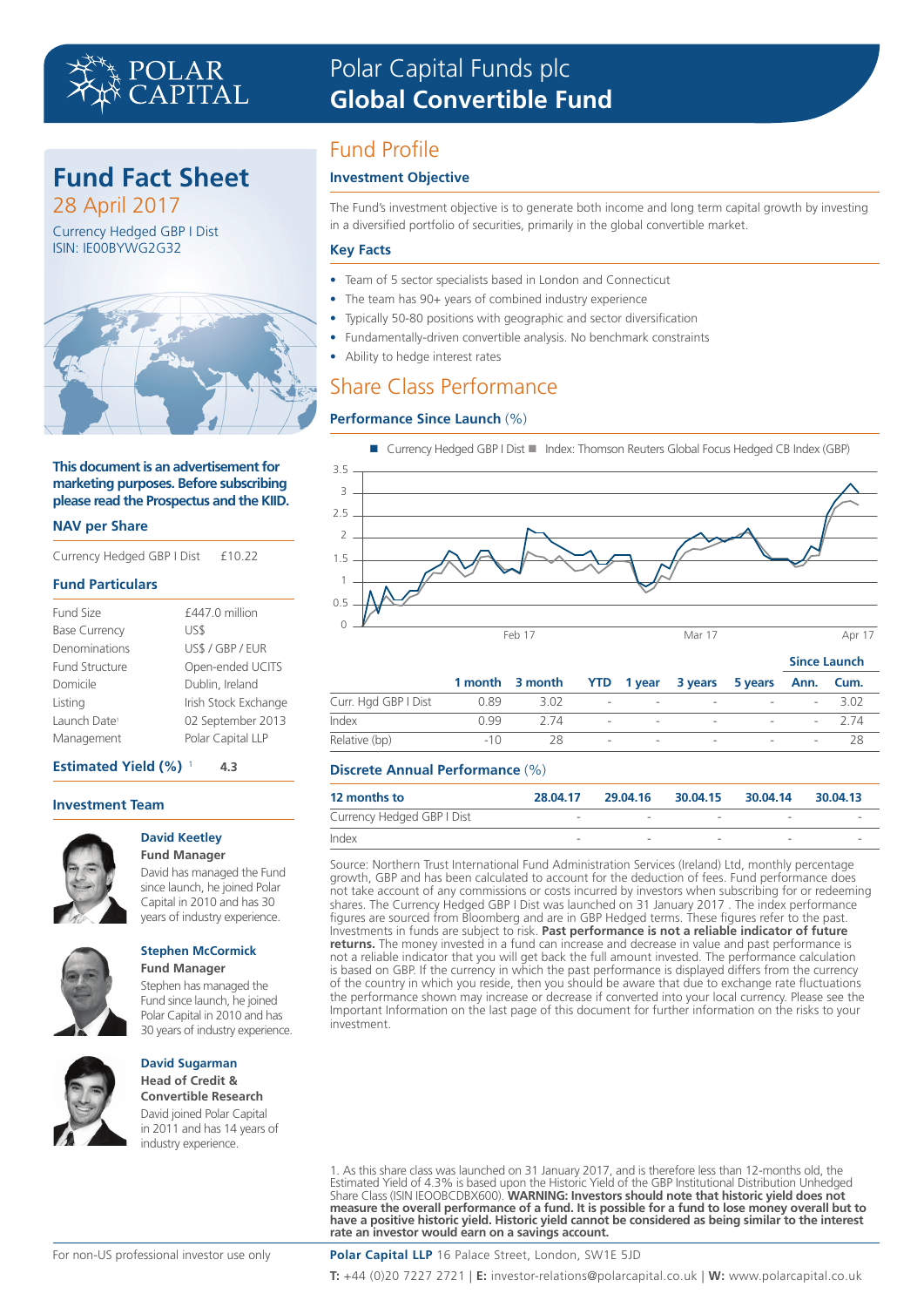# Polar Capital Funds plc - **Global Convertible Fund**

# Portfolio Exposure

As at 28 April 2017

### **Sector Exposure** by LMV (%)

| ΙT                     | 25.9 |
|------------------------|------|
| Industrial             | 21.9 |
| Healthcare             | 14.4 |
| Consumer Discretionary | 13.1 |
| Energy                 | 7.8  |
| Telecom                | 6.1  |
| Financial              | 3.2  |
| Utilities              | 2.8  |
| Materials              | 2.0  |
| Transportation         | 1.6  |
| Real Estate            | 1.3  |
|                        |      |



### **Maturity Distribution** by LMV (%)



#### **Top 5 Positions** (Net Exposure by LMV) (%)

| Alibaba/Softbank 5.75% 2019             | 76  |
|-----------------------------------------|-----|
| Dish Network Corp 3.375% 2026           | 42  |
| KPN/America Movil 5.5% 2018             | 39  |
| UniCredit/Aabar Investments 1% 2022     | 32  |
| World Wrestling Entertai 3.375% 12/2023 | 2.7 |
|                                         |     |

### **Total Number of Positions 52**

#### **Market Cap Underlying Stocks** (%)

| Large (>US\$5 billion)                                    | 63.0 |
|-----------------------------------------------------------|------|
| Medium (US\$500 million to 5 billion) 32.1                |      |
| Small ( <us\$500 million)<="" td=""><td>49</td></us\$500> | 49   |

### **Leverage** (LMV/AUM) **106.32%**

#### **Fund Delta**

Portfolio Excluding Hedged Mandatories 63% Portfolio Including Hedged Mandatories 49% (Delta: Net Equity Exposure/Cash Parity)

#### **Regional Exposure** by LMV (%)

#### **Polar Capital Global Convertible Fund**

| ■ US                  | 379  |
|-----------------------|------|
| $\blacksquare$ Europe | 34 4 |
| $\blacksquare$ Japan  | 13.1 |

Asia ex Japan 12.4

Other Markets 2.2

#### **Thomson Reuters Global Focus Hedged CB Index (GBP)**

 $\blacksquare$  US 30.7

■ Europe 25.6 **n** Japan 13.0

Asia ex Japan 5.1

Other Markets 1.6



Northern Trust International Fund Administration Services (Ireland) Ltd

**Administrator Details**

| <b>Telephone</b> | +353 1 434 5007   |
|------------------|-------------------|
| Fax              | +353 1 542 2889   |
| <b>Dealing</b>   | Daily             |
| Cut-off          | 17:00 Dublin time |
|                  |                   |

Note: Totals may not sum due to rounding. It should not be assumed that recommendations made in future will be profitable or will equal performance of the securities in this document. A list of all recommendations made within the immediately preceding 12 months is available upon request.

### **Total 21.6** Share Class Information

### **Codes & Fees**

| <b>Share Class</b>                    | <b>Bloomberg</b>  | <b>ISIN</b>  | <b>SEDOL</b>   | <b>OCF</b> |
|---------------------------------------|-------------------|--------------|----------------|------------|
| US\$ Class R Acc                      | PCGCRUA ID        | IE00BCDBWX02 | BCDBWX0        | 1.66%      |
| US\$ Class R Dist                     | <b>PCGCRUD ID</b> | IE00BCDBWW94 | BCDBWW9        | 1.66%      |
| <b>GBP Class R Acc</b>                | PCGCRGA ID        | IE00BCDBX154 | BCDBX15        | 1.66%      |
| <b>GBP Class R Dist</b>               | <b>PCGCRGD ID</b> | IE00BCDBX048 | BCDBX04        | 1.66%      |
| EUR Class R Acc                       | <b>PCGCREA ID</b> | IE00BCDBWZ26 | BCDBWZ2        | 1.66%      |
| <b>EUR Class R Dist</b>               | <b>PCGCRED ID</b> | IE00BCDBWY19 | <b>BCDBWY1</b> | 1.66%      |
| US\$ Class   Acc                      | PCGCIUA ID        | IE00BCDBX378 | BCDBX37        | 1.16%      |
| US\$ Class   Dist                     | PCGCIUD ID        | IE00BCDBX261 | BCDBX26        | 1.16%      |
| <b>GBP Class I Acc</b>                | PCGCIGA ID        | IEOOBCDBX717 | BCDBX71        | 1.16%      |
| <b>GBP Class I Dist</b>               | PCGCIGD ID        | IE00BCDBX600 | BCDBX60        | 1.16%      |
| <b>GBP Class I Acc Hedged</b>         | <b>PGIGBPA ID</b> | IE00BPH3MK08 | BPH3MK0        | 1.16%      |
| <b>GBP Class I Dist Hedged</b>        | <b>PGIGBPD ID</b> | IE00BPH3MJ92 | BPH3MJ9        | 1.16%      |
| Currency Hedged GBP I Dist PGCIDGH ID |                   | IE00BYWG2G32 | BYWG2G3        | $1.13\%*$  |
| <b>EUR Class   Acc.</b>               | <b>PCGCIEA ID</b> | IEOOBCDBX592 | BCDBX59        | 1.16%      |
| <b>EUR Class I Dist</b>               | <b>PCGCIED ID</b> | IEOOBCDBX485 | BCDBX48        | 1.16%      |
| EUR Class I Acc Hedged                | <b>PCGCIHE ID</b> | IE00BWCGX773 | BWCGX77        | 1.16%      |
| Currency Hedged EUR I Acc             | POGCIHE ID        | IEOOBYPHSR67 | BYPHSR6        | 1.16%      |
| CHF Class I Acc Hedged                | PCGCICA ID        | IE00BMPHHW00 | <b>BMPHHW0</b> | 1.16%      |

**Minimum Investment: Class I Shares;** US\$1 million (or its foreign currency equivalent). **Class R Shares;** No minimum subscription.

**Performance Fee** 10.00% of outperformance of Thomson Reuters Global Focus Convertible Bond Index. **Ongoing Charges Figure (OCF)** is correct as per the date of this factsheet.

\*This is an estimated OCF due to the Share Class being less than 12-months old.

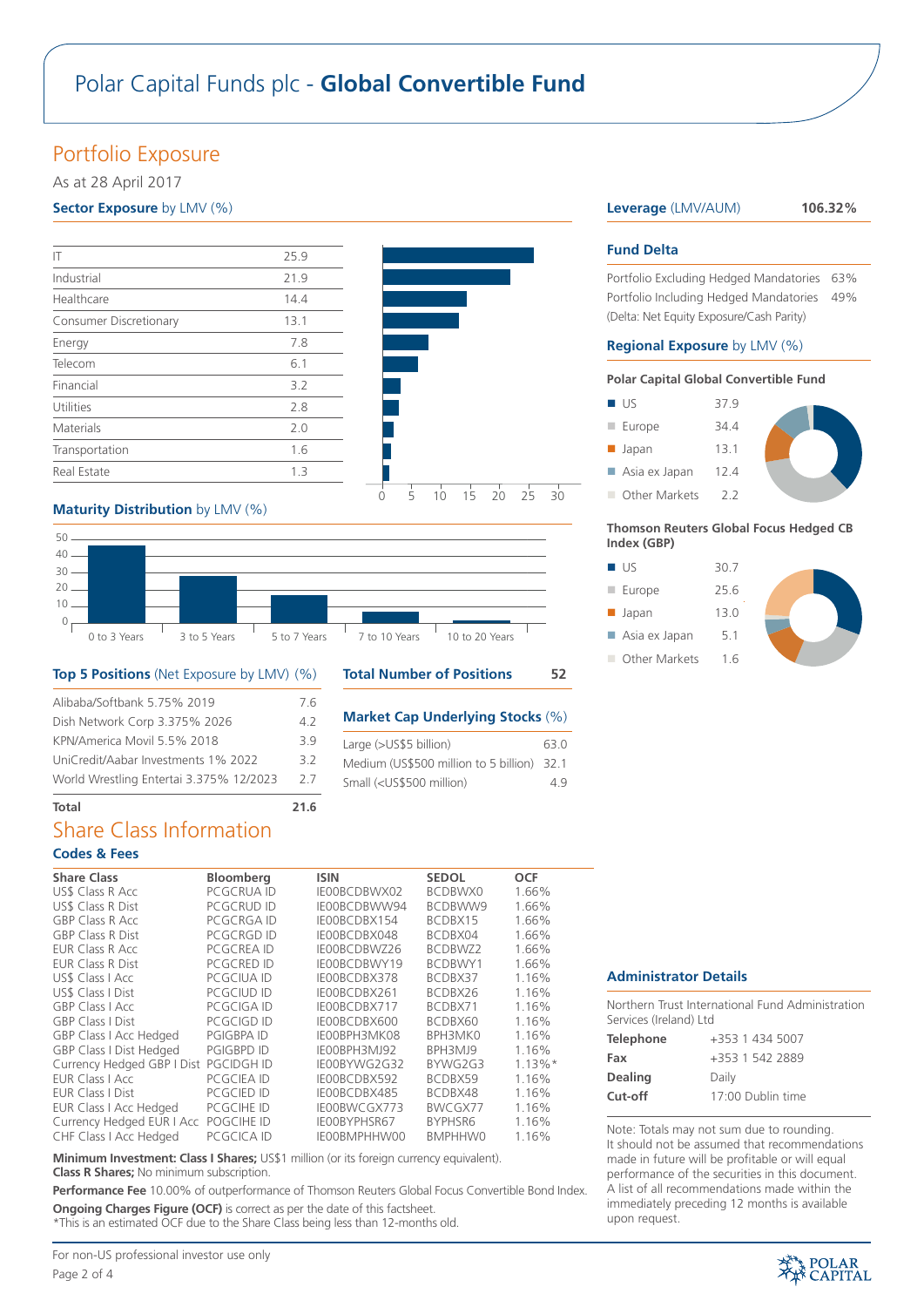# Polar Capital Funds plc - **Global Convertible Fund**

# Glossary of Terms

Please refer to the Prospectus for further information on these definitions. This is a guide to investment terms for Polar Capital Funds plc. Some of the terms listed will not be relevant for every sub-fund. This document is intended for use by individuals who are familiar with investment terminology. Please contact your financial adviser if you need an explanation of the terms used.

#### **Acc/Accumulation Class**

Any share which accumulates all the net investment income and net realised capital gains and does not declare dividends.

### **Active Positions**

Percentage weighting in the fund of a position above or outside of the benchmark as at the date indicated.

#### **Active Share**

Active Share is a measure of the percentage of stock holdings in a fund that differ from the benchmark index.

#### **Alpha**

The excess return on an investment in the fund compared to the benchmark.

#### **Annual Fee**

A charge made each year to cover the expenses associated with running the fund. Although it is expressed in annual percentage figures it is usually split into 12 monthly amounts and taken from the fund monthly.

#### **Ann/Annualised**

The amount the Fund has gained or lost over a rolling 12 month period as a percentage after fees. **AUM**

Assets under management.

**Base Currency** The currency in which the net asset value of each portfolio is calculated.

#### **Beta**

A statistical estimate of the fund's volatility in comparison to its benchmark.

#### **Beta Adjusted Net**

(Beta of long positions X long position weighting) - (beta of short positions X short position weighting)

### **Bloomberg**

A financial data and news company headquartered in New York. Traders, fund managers or analysts use Bloomberg terminals to extract data securities prices and other financial information.

#### **Bond**

A debt investment where an investor loans money to an entity which borrows the funds for a defined period of time at a variable or fixed interest rate. Owners of bonds are creditors of the issuer.

#### **Bottom Up Stock Selection/ Portfolio Construction**

An investing approach which focuses on the analysis of individual stocks rather than the broader market and economic environment.

**Capital Structure**<br>A capital structure is a mix of a company's longterm debt, specific short-term debt, common equity and preferred equity. The capital structure is how a firm finances its overall operations and growth by using different sources of funds.

### **Cum/Cumulative**

The total amount the Fund has gained or lost in the period specified as a percentage after fees.

**Convertible (Bonds)** Convertible Bonds are securities that can be converted into ordinary shares of the underlying company, typically at the investors discretion.

#### **Cut-Off**

The specified end of the trading day to accurately define settlement periods with respect to buying and selling trades.

### **Dealing**

Arranging the sale and purchase of units or shares in the Fund.

#### **Delta**

、<br>イベ POLAR<br>イベ CAPITAL

The ratio comparing the change in the price of the underlying asset to the corresponding change in the price of a derivative.

#### **Discrete Annual Performance**

Discrete performance is calculated between two fixed specific time and static dates.

#### **Dist/Distributing Class**

Any share class which can declare and distribute dividends. **Domicile**

The geographical location where a fund is incorporated.

#### **Effective Method**

The practice of accounting for the discount at which a financial asset is bought as interest income over the relevant period.

**Equity/Security** The percentage of the fund that is currently invested in the equity market.

#### **Financial Derivatives Instruments**

A financial contract whose value is related to the underlying asset or financial index. Derivatives may be used by fund managers to manage risk in their portfolios, for greater flexibility to lower costs and to enhance returns.

#### **Fixed Income**

Any type of investment under which the borrower or issuer is obliged to make payments of a fixed amount on a fixed schedule.

**Geographic Exposure** The geographical location in which the holdings of the Fund are listed. Exposure represents the relative risk particular to the percentage of investment in that particular geographic location. **Hedged class**

A share class which is denominated in a currency other than the base currency of the portfolio. The investment manager employs techniques and instruments to protect against fluctuations between the class and the base currency of the portfolio.

#### **Hedged Mandatories/Hedged Mandatory Delta**

A package of long Mandatory Convertibles and short Equity so that the position has a low sensitivity to the underlying stock.

**High water mark** A high water mark is the highest peak in value that an investment fund or account has reached in the context of a specified period of time.

#### **Historic Yield**

A measure of the dividend return of a fund. It is calculated by dividing the dividend per share for a particular period of time by the NAV per share at a particular date and multiplying by 100.

**Index**

The benchmark the fund has used to track performance. Further details of this are contained in the important information section of this document.

#### **ISIN**

International Securities Identification Number. A unique international code which identifies a securities issue. Each country has a national numbering agency which assigns ISIN numbers for securities in that country.

**KIID** Key Investor Information Document. **Leverage** The extent to which the Fund's

investments exceed the Fund's assets. **LMV**

Long Market Value. The aggregate worth of a group of securities calculated using the prior trading day's closing prices of each security in the portfolio.

**Long** Buying stocks/shares and other securities with the aim of generating capital gains and income from positive performance of those assets.

**Mandatory Convertible** Bond or preferred share that on maturity must convert into a specified equity.

#### **Market Capitalisation Exposure**

The percentage of the fund's assets that are invested in companies having market capitalisation of a particular size.

#### **Monthly Distribution**

Refers to income paid out to investors of a fund on a monthly basis.

**NAV per Share** Is an expression for net asset value that represents a fund's value per share. It is calculated by dividing the total net asset value of the fund or company by the number of shares outstanding.

#### **Ongoing Charges Figure (OCF)**

This is a figure representing all annual charges and other payments taken from the fund.

### **Open-Ended UCITS**

An open-ended fund is a fund which does not have restrictions on the amount of shares that the fund will issue. A UCITS is an undertaking for collective investment in transferable securities, within the UCITS regulations.

**Outperformance** Where an equity or financial instrument has performed better than the market return.

## **Overweight**

Where the fund has more of a particular security when compared to the security's weight in the underlying benchmark portfolio.

#### **Performance Attribution**

The difference between the portfolio return and the benchmark return. The Top Contributors to the Fund reflect the portfolio holdings which most contributed to positive performance in the Fund. The Top Detractors indicate which holdings in the portfolio influenced underperformance in the fund against the benchmark.

#### **Performance Fee**

A fee charged on any returns that, subject to a High Water Mark, the fund achieves above its performance fee benchmark. Please refer to the prospectus for further information.

#### **Portfolio**

A grouping of financial assets such as stocks, bonds and cash equivalents, managed by a financial professional.

#### **Sector Exposure**

The percentage of the fund's assets which are invested in a particular sector or industry. Exposure represents the relative risk particular to the percentage of investment in that particular sector.

#### **SEDOL**

Stock Exchange Daily Official List. A SEDOL number is a unique code used in the UK and Ireland to identify securities.

**Share class** Share class is a designation applied to a share in a fund. Different share classes within the same fund will confer different rights on their owners.

#### **Sharpe Ratio**

**Underperformance**

The worth of an asset company based on its current price. **Volatility of Returns**

**Underweight**

**Valuation**

**YTD**

A measure of risk adjusted performance. The higher the ratio, the better risk adjusted performance has been.

Borrowing shares to sell in the open market with the goal of buying these shares back at lower prices in the future, and at that time returning the shares to the lender. **Tracking Error** Measures how closely the fund's performance follows the benchmark.

Where an equity or financial instrument has<br>performed worse than the market return.

Where the fund has less of a particular security when compared to the security's weight in the underlying benchmark portfolio.

Volatility is a measure of how quickly the value of an investment rises and falls over time and is a term applied to single shares, markets and collective investments schemes.

For non-US professional investor use only

Page 3 of 4

Year-to-Date. Refers to the amount the Fund has gained or lost since the first day of the calendar year.

#### **Short**